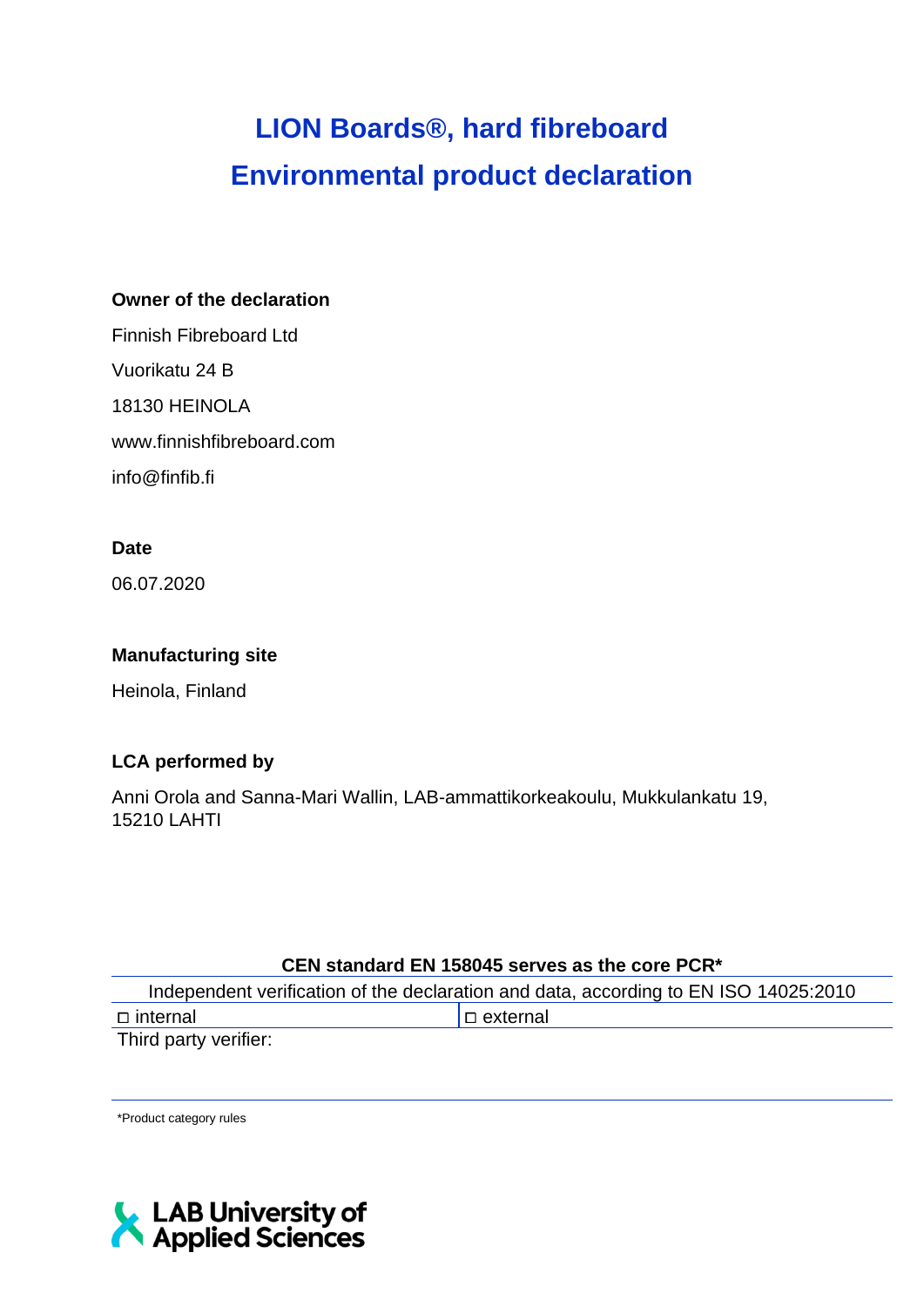## **Product application and technical information**

This EPD concerns uncoated LION board® (hard fibreboard) manufactured by Finnish Fibreboard Ltd in Heinola manufacturing plant. Products can be used in construction, furniture, carpentry, packaging and protection industry in different applications.

The main ingredients are sawdust and woodchips side streams from Finnish wood industry.

Products used in construction are manufactured and CE marked in accordance with EN 13986 standard. They have M1 emission classification.

The average density of the product is  $940 \text{ kg/m}^3$ . The products are available in different thicknesses between 3-6 mm.

#### **Product content**

| <b>Product composition</b> | <b>Amount Manual</b> |
|----------------------------|----------------------|
| Sawdust and                |                      |
| woodchips                  | uя                   |
| Additives                  |                      |
| Total                      | 1 በበ                 |

## **LCA calculation information**

The calculation was made according to the EN 15804 standard.

## **Declared unit:**

 $1m<sup>3</sup>$  of the product.

## **Data collection year:**

2018

## **LCA modelling program:**

GaBi 9.5

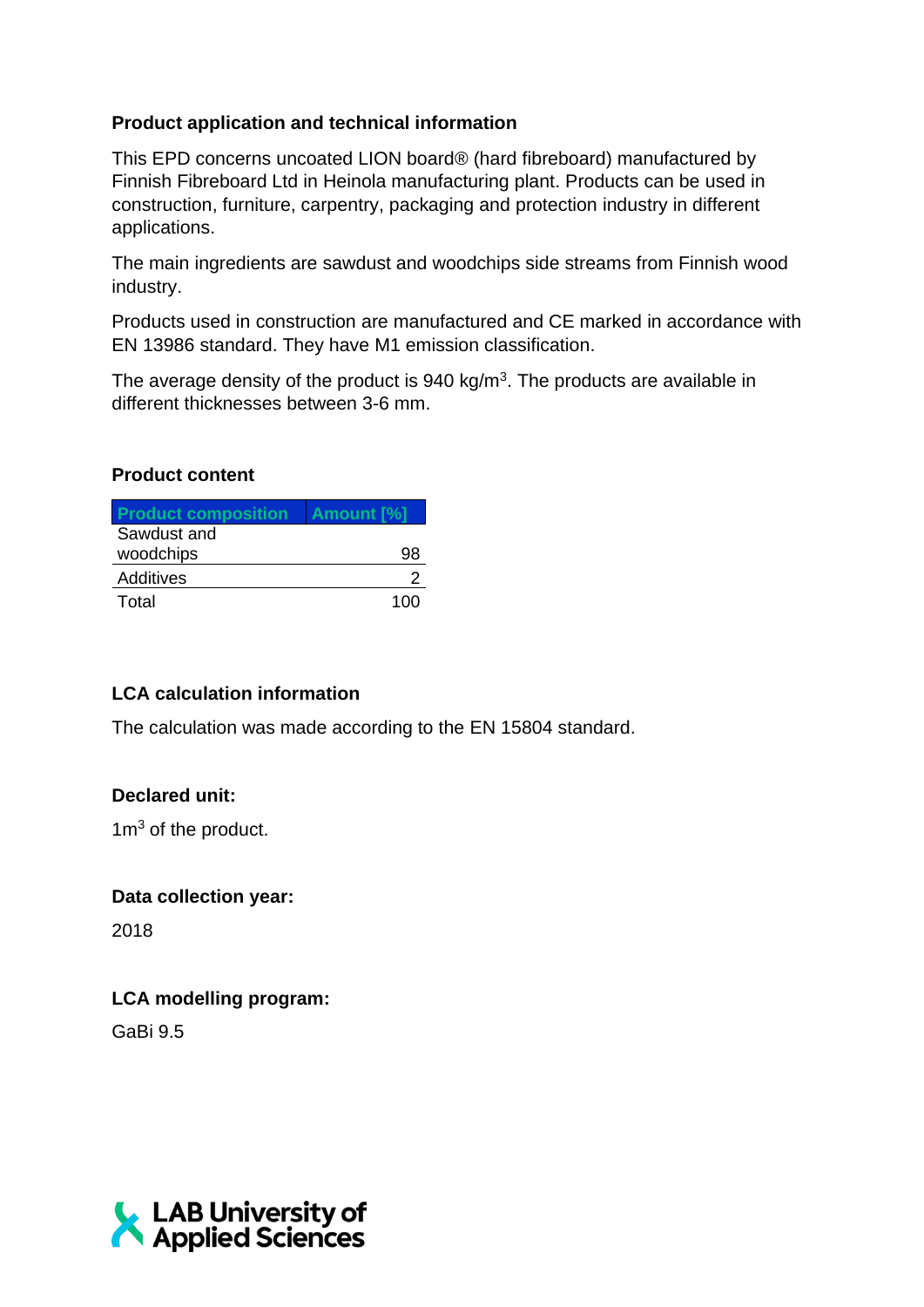## **Manufacturing process**



Screened wood raw material is softened and defibrated. Pulp is diluted with water and conducted on to the screen meshes of the forming machine.

Formed mat is cut into sheets and then pressed in hot press. Pressed boards can be tempered for achieving better strength and moisture resistance properties.

The ready product is cut and trimmed before packing.

The mill has a closed water-recycling system. Process water is evaporated and the reject generated in the evaporation is burnt in the power plant.

#### **System boundary**

- Cradle to gate with options:
- Product stage (A1-A3)
- Transport (assembly stage) (A4)
- End of life stage (C1-C4)
- Beyond the system (D)

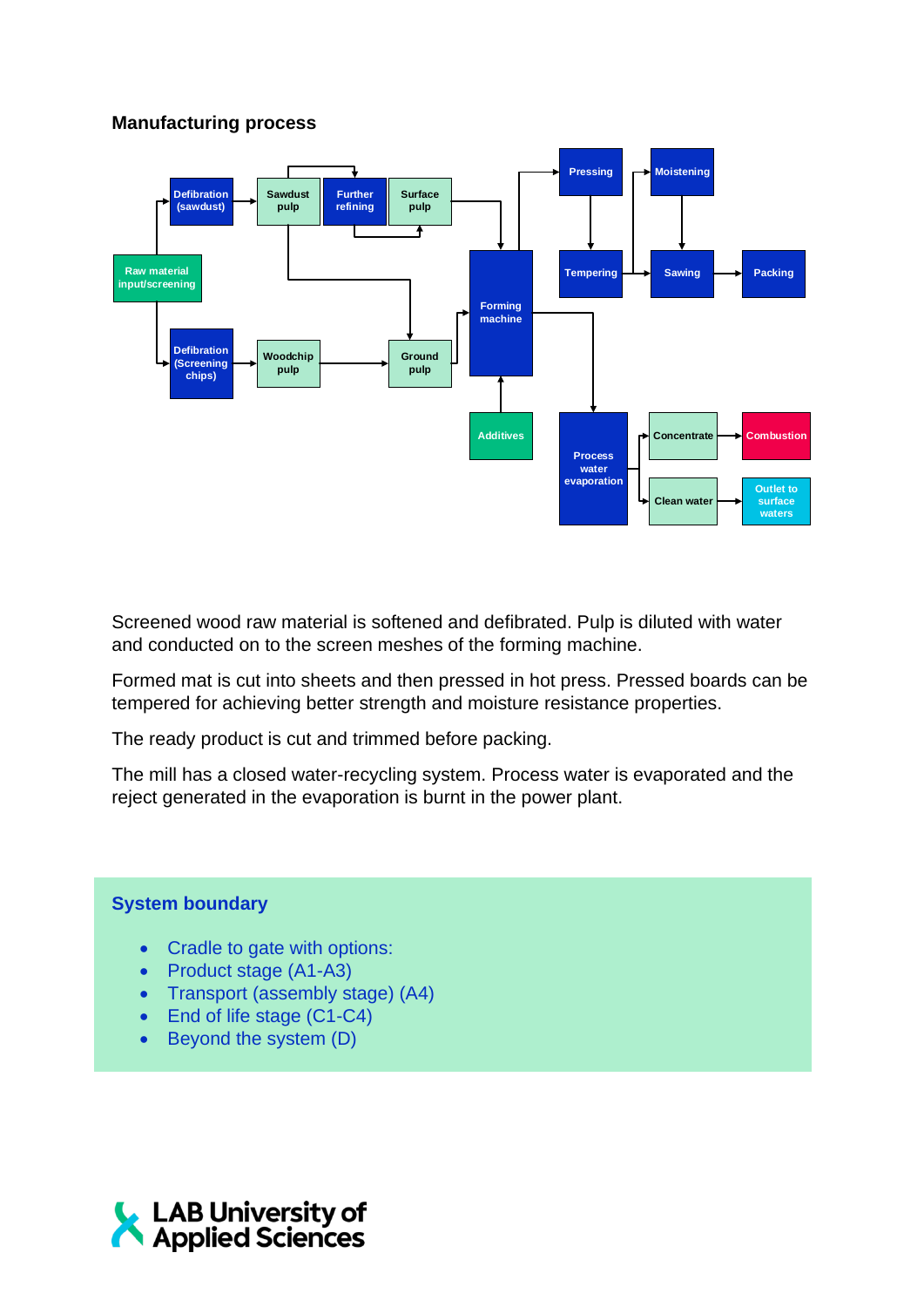## **Cut-off rules and assumptions**

A1-3: The production of saw dust and wood chips is excluded since they are considered as side streams of wood industry.

Chemical used in cleaning the facility once a year is excluded

C1: The environmental impacts of the module are considered to negligible.

C2: The average transportation distance to the waste processing facility is assumed to be 100km.

C3: Demolition waste is assumed to be utilized in energy recovery.

|                      | <b>Product stage</b> |               |           | <b>Assembly</b><br>End of life stage<br>Use stage<br>stage |           |             |           |             |               |                        |                             |                               |                |                            |                | <b>Beyond the</b><br>system<br>boundaries |          |           |
|----------------------|----------------------|---------------|-----------|------------------------------------------------------------|-----------|-------------|-----------|-------------|---------------|------------------------|-----------------------------|-------------------------------|----------------|----------------------------|----------------|-------------------------------------------|----------|-----------|
| A1                   | A2                   | A3            | A4        | A <sub>5</sub>                                             | <b>B1</b> | <b>B2</b>   | <b>B3</b> | <b>B4</b>   | <b>B5</b>     | <b>B6</b>              | <b>B7</b>                   | C1                            | C <sub>2</sub> | C <sub>3</sub>             | C <sub>4</sub> | D                                         | n        | D         |
| X                    | X                    | X             | X         | <b>NR</b>                                                  | <b>NR</b> | <b>NR</b>   | <b>NR</b> | <b>NR</b>   | <b>NR</b>     | <b>NR</b>              | <b>NR</b>                   | X                             | X              | X                          | X              | X                                         | X        | X         |
| <b>Raw Materials</b> | Transport            | Manufacturing | Transport | <b>Assembly</b>                                            | Use       | Maintenance | Repair    | Replacement | Refurbishment | Operational energy use | Operational<br>water<br>use | De-construction<br>demolition | Transport      | <b>Waste</b><br>processing | Disposal       | Reuse                                     | Recovery | Recycling |

#### **Life cycle stages**



**Mandatory** Mandatory wood product **Optional** 

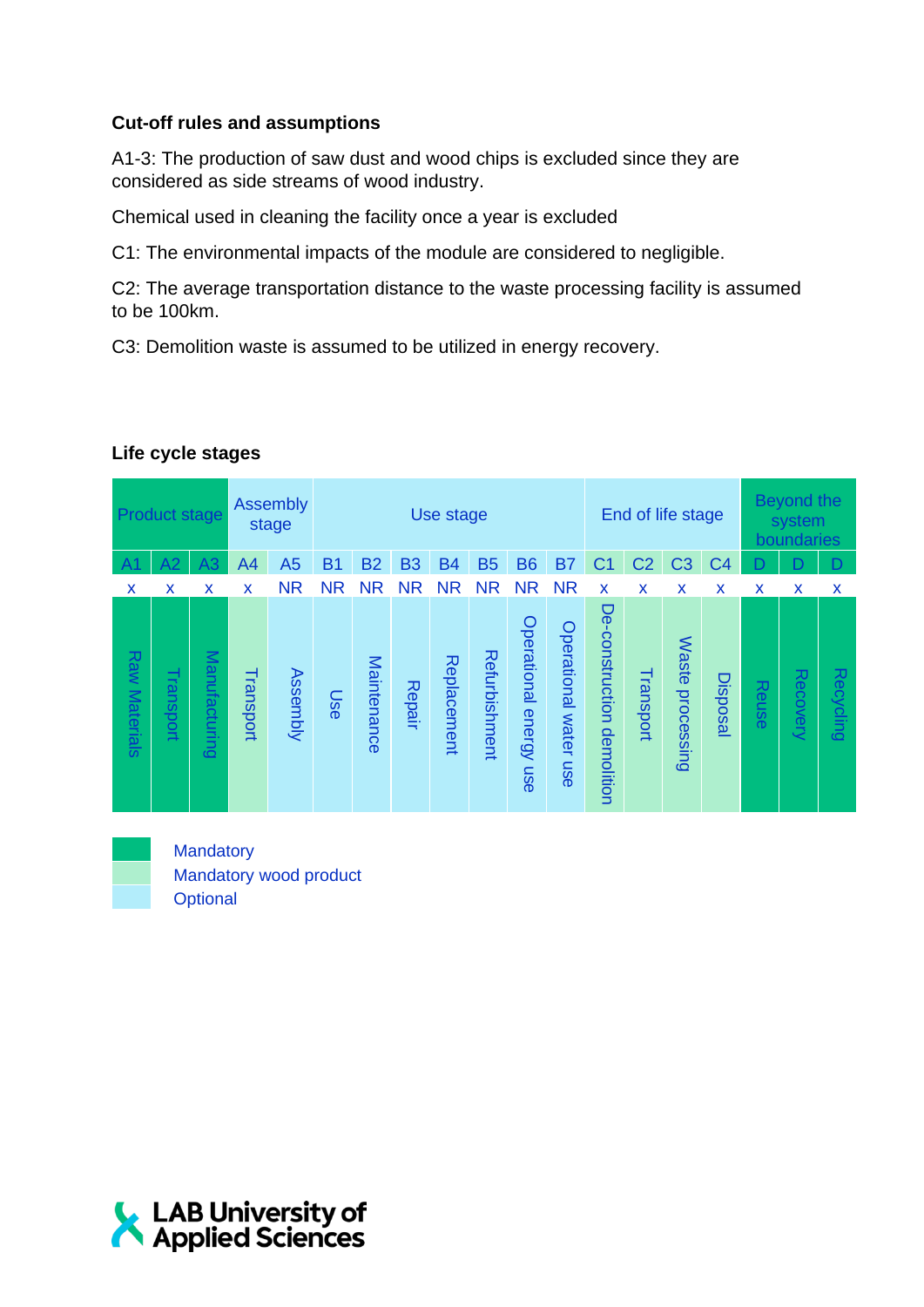## **Results**

|                                                                  |                                          |                           | <b>Core environmental</b> |                          | impacts              |                      |                      |                            |
|------------------------------------------------------------------|------------------------------------------|---------------------------|---------------------------|--------------------------|----------------------|----------------------|----------------------|----------------------------|
| Parameter                                                        | Unit                                     | A13                       | A4                        | C1                       | C <sub>2</sub>       | C <sub>3</sub>       | C4                   | D                          |
| Climate change<br>- total                                        | [kg CO <sub>2</sub><br>eq.]              | 1,88E+02                  | 9,73E+00                  | $0,00E+00$               | 7,30E+00             | 1,69E+03             | 1,13E-01             | $-4,75E+02$                |
| Climate change<br>– fossil                                       | [kg CO2<br>eq.]                          | 2,10E+02                  | 9,64E+00                  | $0,00E+00$               | 7,24E+00             | 3,33E+01             | 1,18E-01             | $-4,73E+02$                |
| Climate change<br>- biogenic                                     | [kg CO <sub>2</sub><br>eg.]              | $-2,26E+01$               | 1,05E+00                  | $0,00E+00$               | 7,87E-01             | 1,66E+03             | 1,73E-02             | $-8,71E+01$                |
| Climate change<br>- land use and<br>land change                  | [kg CO2<br>eq.]                          | 5,03E-01                  | 1,46E-01                  | $0,00E+00$               | 1,09E-01             | 1,89E-02             | 5,71E-04             | $-3,16E-01$                |
| Ozone<br>Depletion                                               | [kg CFC-11<br>eq.]                       | 1,64E-09                  | 1,76E-15                  | $0,00E+00$               | 1,32E-15             | 2,34E-13             | 4,83E-16             | $-4,73E-12$                |
| Acidification                                                    | [Mole of H+<br>eq.]                      | $1,51E+00$                | 3,32E-02                  | $0,00E+00$               | 2,49E-02             | 8,25E-01             | 8,18E-04             | $-8,83E-01$                |
| Eutrophication<br>aquatic<br>freshwater                          | [ $kg P eq.$ ]                           | 8,20E-04                  | 4,60E-05                  | $0,00E+00$               | 3,46E-05             | 3,86E-05             | 2,67E-07             | $-6,10E-04$                |
| Eutrophication<br>aquatic marine                                 | [kg N eq.]                               | 4,54E-01                  | 1,49E-02                  | $0,00E+00$               | 1,12E-02             | 3,86E-01             | 2,10E-04             | $-2,04E-01$                |
| Eutrophication<br>terrestrial                                    | [Mole of N<br>eq.]                       | 4,98E+00                  | 1,66E-01                  | $0,00E+00$               | 1,25E-01             | 4,47E+00             | 2,30E-03             | $-2,19E+00$                |
| Photochemical<br>ozone formation                                 | [kg<br><b>NMVOC</b><br>eq.]              | $1,61E+00$                | 2,91E-02                  | $0,00E+00$               | 2,19E-02             | 9,96E-01             | 6,35E-04             | $-5,86E-01$                |
| Depletion of<br>abiotic<br>resources -<br>minerals and<br>metals | [kg Sb eq.]                              | 1,80E-03                  | 7,61E-07                  | $0,00E+00$               | 5,72E-07             | 3,85E-06             | 1,08E-08             | $-7,28E-05$                |
| Depletion of<br>abiotic<br>resources -<br>fossil fuels           |                                          |                           |                           |                          |                      |                      |                      |                            |
| Water use                                                        | [MJ]<br>$\mathsf{Im}^3$ world<br>equiv.] | $4,32E+03$<br>$-4,63E+02$ | 1,27E+02<br>2,13E-01      | $0,00E+00$<br>$0,00E+00$ | 9,56E+01<br>1,60E-01 | 4,88E+02<br>1,63E+02 | 1,59E+00<br>1,23E-02 | $-8,20E+03$<br>$-4,31E+01$ |

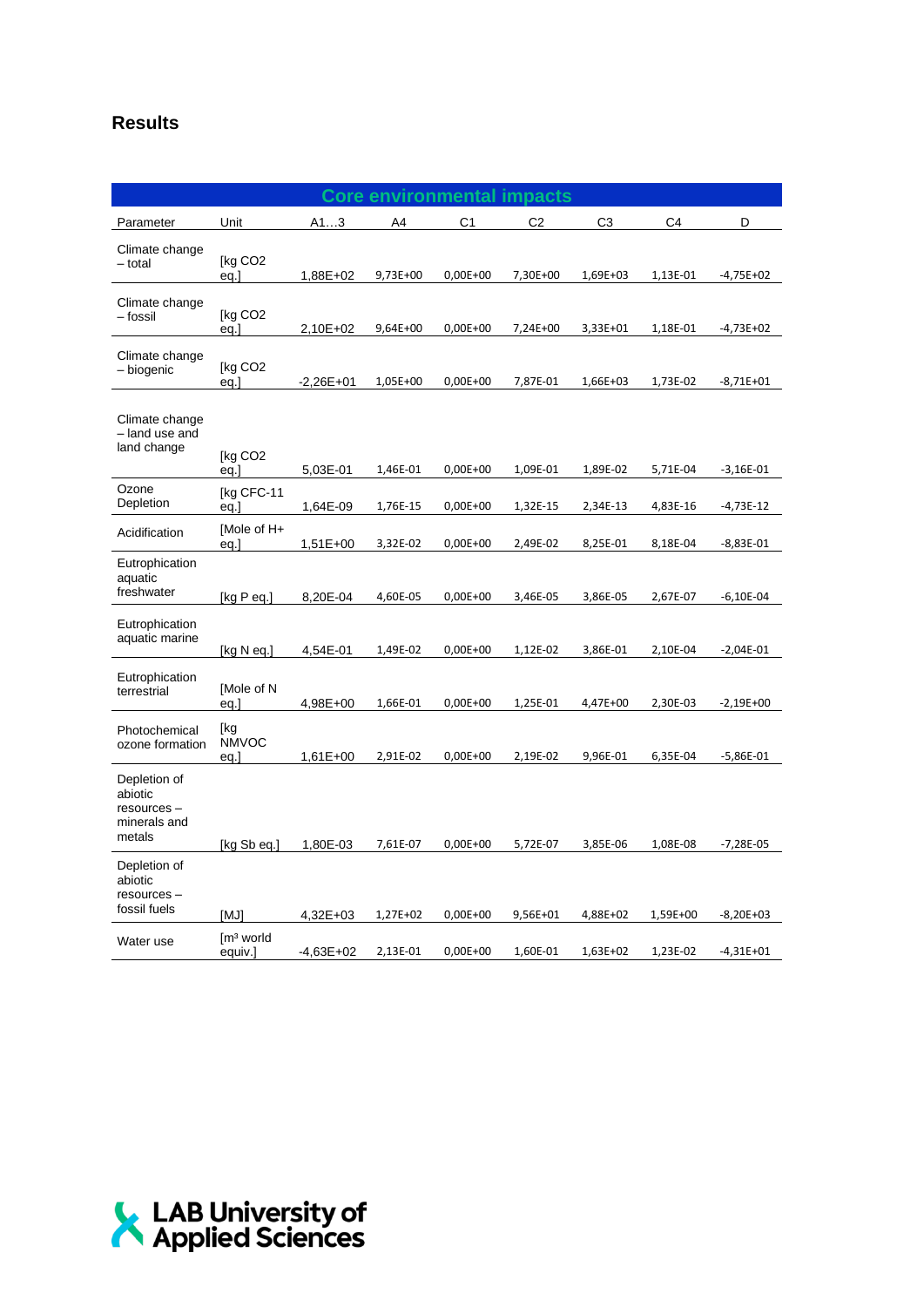| <b>Resource use</b>                                             |                |              |              |                |                |                |                |              |
|-----------------------------------------------------------------|----------------|--------------|--------------|----------------|----------------|----------------|----------------|--------------|
| Parameter                                                       | Unit           | $A1-A3$      | A4           | C <sub>1</sub> | C <sub>2</sub> | C <sub>3</sub> | C <sub>4</sub> | D            |
| Renewable primary energy resources<br>used as energy carriers   | MJ             | 7.98E+03     | $7.34E + 00$ | $0.00E + 00$   | $5.51E+00$     | $7.13E + 01$   | 2.01E-01       | $-1,63E+03$  |
| Renewable primary energy resources<br>used as raw materials     | MJ             | $0.00E + 00$ | $0,00E+00$   | $0.00E + 00$   | $0.00E + 00$   | $0.00E + 00$   | $0.00E + 00$   | $0.00E + 00$ |
| Total use of renewable primary energy<br>resources              | MJ             | 7,98E+03     | $7.34E + 00$ | $0.00E + 00$   | $5.51E+00$     | 7,13E+01       | 2.01E-01       | $-1,63E+03$  |
| Nonrenewable primary energy resources<br>used as energy carrier | MJ             | $4.33E + 03$ | $1.27E + 02$ | $0.00E + 00$   | $9.58E + 01$   | $4.88E + 02$   | $1.59E + 00$   | $-8,20E+03$  |
| Nonrenewable primary energy resources<br>used as materials      | MJ             | $0.00E + 00$ | $0.00E + 00$ | $0.00E + 00$   | $0.00E + 00$   | $0.00E + 00$   | $0.00E + 00$   | $0.00E + 00$ |
| Total use of non-renewable primary<br>energy resources          | MJ             | $4,33E+03$   | $1,27E+02$   | $0.00E + 00$   | $9,58E + 01$   | 4,88E+02       | $1,59E+00$     | $-8,20E+03$  |
| Use of secondary materials                                      | kg             | $1,52E+04$   | $0.00E + 00$ | $0.00E + 00$   | $0.00E + 00$   | $0.00E + 00$   | $0.00E + 00$   | $0.00E + 00$ |
| Use of renewable secondary fuels                                | MJ             | $6,81E+02$   | $0.00E + 00$ | $0.00E + 00$   | $0.00E + 00$   | $0.00E + 00$   | $0.00E + 00$   | $0.00E + 00$ |
| Use of non-renewable secondary fuels                            | MJ             | $0.00E + 00$ | $0.00E + 00$ | $0.00E + 00$   | $0.00E + 00$   | $0.00E + 00$   | $0.00E + 00$   | $0.00E + 00$ |
| Use of net fresh water                                          | m <sup>3</sup> | $4,45E+00$   | 8,56E-03     | $0.00E + 00$   | 6,43E-03       | $3,85E+00$     | 4,00E-04       | $-1,92E+00$  |

| Output flows                  |      |              |              |              |              |              |                |            |
|-------------------------------|------|--------------|--------------|--------------|--------------|--------------|----------------|------------|
| Parameter                     | Unit | $A1-A3$      | A4           | C1           | C2           | C3           | C <sub>4</sub> | D          |
| Components for reuse          | kg   | $0,00E+00$   | $0,00E+00$   | $0,00E+00$   | $0,00E+00$   | $0.00E + 00$ | $0,00E+00$     | $0,00E+00$ |
| Materials for recycling       | kg   | 1,05E+00     | $0.00E + 00$ | $0.00E + 00$ | $0.00E + 00$ | $0.00E + 00$ | $0.00E + 00$   | $0,00E+00$ |
| Materials for energy recovery | kg   | 6,86E+01     | $0.00E + 00$ | $0.00E + 00$ | $0.00E + 00$ | 9.40E+02     | $0.00E + 00$   | $0,00E+00$ |
| Exported energy               | MJ   | $0.00E + 00$ | $0.00E + 00$ | $0.00E + 00$ | $0.00E + 00$ | $0.00E + 00$ | $0,00E+00$     | 1,05E+04   |

| Waste               |      |          |          |              |          |              |          |               |
|---------------------|------|----------|----------|--------------|----------|--------------|----------|---------------|
| Parameter           | Unit | $A1-A3$  | A4       | C1           | C2       | CЗ           | C4       | D             |
| Hazardous waste     | ka   | 4.04E-04 | 5.90E-06 | $0.00E + 00$ | 4.43E-06 | 3.51E-07     | 2.71E-08 | $-3.36E - 06$ |
| Non-hazardous waste | ka   | 1.30E+01 | 2.02E-02 | $0.00E + 00$ | 1.52E-02 | $1.19E + 01$ | 7.38E+00 | -3,47E+00     |
| Radioactive waste   | kg   | 6.60E-01 | 2.35E-04 | $0.00E + 00$ | 1.76E-04 | 2.47E-02     | 2.13E-05 | $-6.48E - 01$ |

| <b>Biogenic carbon</b>                               |              |
|------------------------------------------------------|--------------|
| Biogenic carbon content                              | kg $C/m3$    |
| Biogenic carbon content in<br>product                | $1.62E + 03$ |
| Biogenic carbon content in<br>accompanying packaging | $2.63E + 01$ |